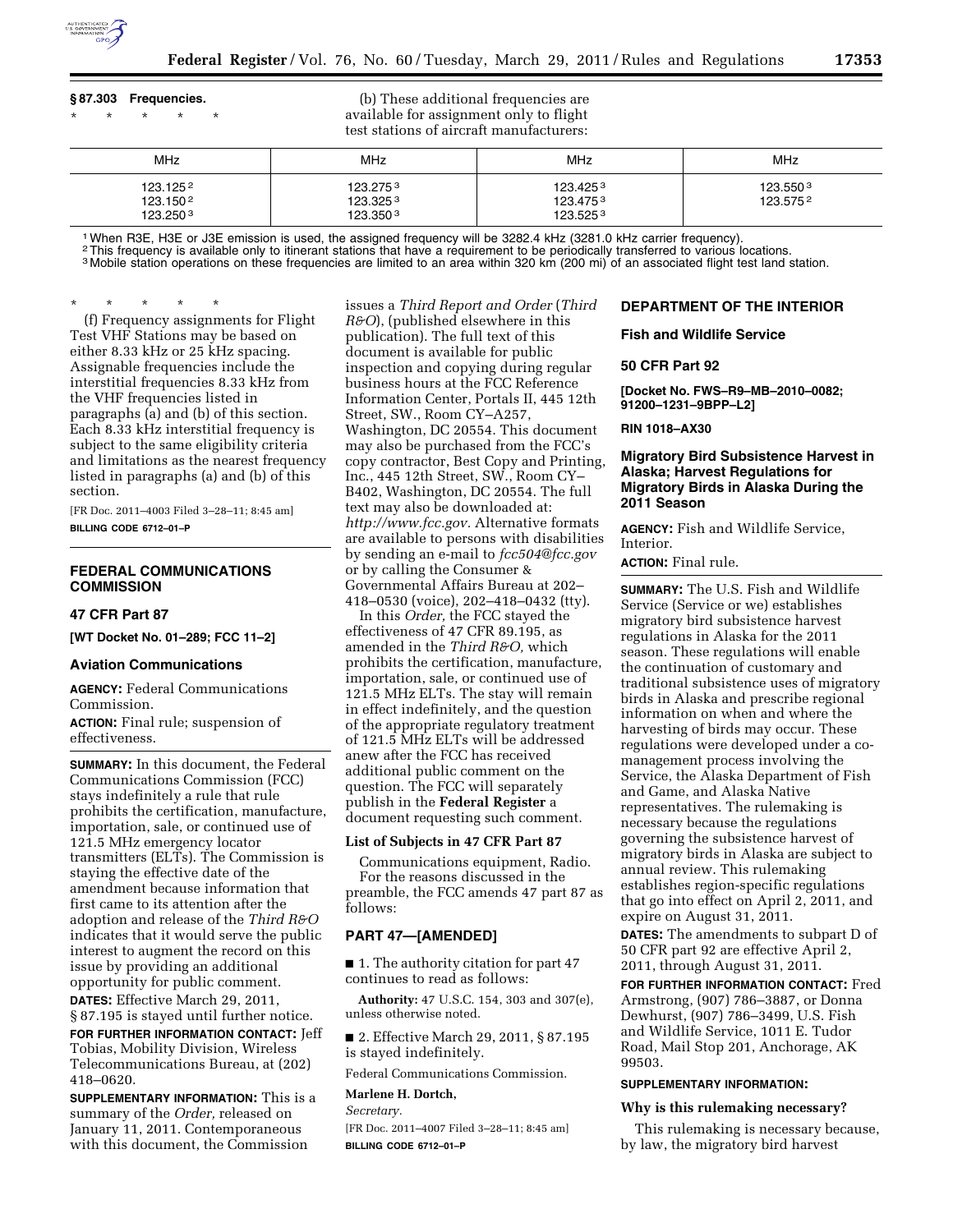season is closed unless opened by the Secretary of the Interior, and the regulations governing subsistence harvest of migratory birds in Alaska are subject to public review and annual approval. This rule establishes regulations for the taking of migratory birds for subsistence uses in Alaska during the spring and summer of 2011. This rule establishes a list of migratory bird season openings and closures in Alaska by region.

### **How do I find the history of these regulations?**

Background information, including past events leading to this rulemaking, accomplishments since the Migratory Bird Treaties with Canada and Mexico were amended, and a history addressing conservation issues can be found in the following **Federal Register** documents:

| Date                                                                                                                                                          | <b>Federal Register</b><br>citation                                                                                                 |
|---------------------------------------------------------------------------------------------------------------------------------------------------------------|-------------------------------------------------------------------------------------------------------------------------------------|
| August 16, 2002<br>July 21, 2003<br>April 2, 2004<br>April 8, 2005<br>February 28, 2006<br>April 11, 2007<br>March 14, 2008<br>May 19, 2009<br>April 13, 2010 | 67 FR 53511<br>68 FR 43010<br>69 FR 17318<br>70 FR 18244<br>71 FR 10404<br>72 FR 18318<br>73 FR 13788<br>74 FR 23336<br>75 FR 18764 |

These documents, which are all final rules setting forth the annual harvest regulations, are available at *[http://](http://alaska.fws.gov/ambcc/regulations.htm)  [alaska.fws.gov/ambcc/regulations.htm](http://alaska.fws.gov/ambcc/regulations.htm)*  or by contacting one of the people listed under **FOR FURTHER INFORMATION CONTACT.** 

# **What is the process for issuing regulations for the subsistence harvest of migratory birds in Alaska?**

The U.S. Fish and Wildlife Service (Service or we) are establishing migratory bird subsistence harvest regulations in Alaska for the 2011 season. These regulations enable the continuation of customary and traditional subsistence uses of migratory birds in Alaska and prescribe regional information on when and where the harvesting of birds may occur. These regulations were developed under a comanagement process involving the Service, the Alaska Department of Fish and Game, and Alaska Native representatives.

We opened the process to establish regulations for the 2011 spring and summer subsistence harvest of migratory birds in Alaska in a proposed rule published in the **Federal Register**  on June 10, 2010 (75 FR 32872). While that proposed rule dealt primarily with the regulatory process for hunting

migratory birds for all purposes throughout the United States, we also discussed the background and history of Alaska subsistence regulations, explained the annual process for their establishment, and requested proposals for the 2011 season. The rulemaking processes for both types of migratory bird harvest are related, and the June 10, 2010, proposed rule explained the connection between the two.

The Alaska Migratory Bird Comanagement Council (Co-management Council) held a meeting in April 2010 to develop recommendations for changes that would take effect during the 2011 harvest season. These recommendations were presented first to the Flyway Councils and then to the Service Regulations Committee at the committee's meeting on July 28 and 29, 2010.

On October 26, 2010, we published in the **Federal Register** (75 FR 65599) a proposed rule that provided our proposed migratory bird subsistence harvest regulations in Alaska for the 2011 season. Regulations presented in that proposed rule were identical to those for the 2010 harvest season.

## **Who is eligible to hunt under these regulations?**

Eligibility to harvest under the regulations established in 2003 was limited to permanent residents, regardless of race, in villages located within the Alaska Peninsula, Kodiak Archipelago, the Aleutian Islands, and in areas north and west of the Alaska Range (50 CFR 92.5). These geographical restrictions opened the initial migratory bird subsistence harvest to about 13 percent of Alaska residents. High populated areas such as Anchorage, the Matanuska-Susitna and Fairbanks North Star boroughs, the Kenai Peninsula roaded area, the Gulf of Alaska roaded area, and Southeast Alaska were excluded from eligible subsistence harvest areas.

Based on petitions requesting inclusion in the harvest, in 2004, we added 13 additional communities based on criteria set forth in 50 CFR 92.5(c). These communities were Gulkana, Gakona, Tazlina, Copper Center, Mentasta Lake, Chitina, Chistochina, Tatitlek, Chenega, Port Graham, Nanwalek, Tyonek, and Hoonah, with a combined population of 2,766. In 2005, we added three additional communities for glaucous-winged gull egg gathering only, based on petitions requesting inclusion. These southeastern communities were Craig, Hydaburg, and Yakutat, with a combined population of 2,459, based on the latest census information at that time.

In 2007, we enacted the Alaska Department of Fish and Game's request to expand the Fairbanks North Star Borough excluded area to include the Central Interior area. This action excluded the following communities from participation in this harvest: Big Delta/Fort Greely, Healy, McKinley Park/Village, and Ferry, with a combined population of 2,812.

### **What is different in the region-specific regulations for 2011?**

As stated earlier, regulations presented in the October 26, 2010, proposed rule (75 FR 65599) were identical to those for the 2010 harvest season. However, after reviewing public comments received on the proposed rule and further internal discussions, the Service is removing the shooting hours restriction effective for the North Coastal Zone of the North Slope of Alaska. A full justification of this decision and how we will monitor results are detailed later in this final rule.

# **How will the service ensure that the subsistence harvest will not raise overall migratory bird harvest or threaten the conservation of endangered and threatened species?**

We have monitored subsistence harvest for the past 25 years through the use of annual household surveys in the most heavily used subsistence harvest areas, such as the Yukon-Kuskokwim Delta. In recent years, more intensive surveys combined with outreach efforts focused on species identification have been added to improve the accuracy of information gathered from regions still reporting some subsistence harvest of listed or candidate species.

### *Spectacled and Steller's Eiders*

Spectacled eiders (*Somateria fischeri*) and the Alaska-breeding population of Steller's eiders (*Polysticta stelleri*) are listed as threatened species; their migration and breeding distribution overlap with areas where the spring and summer subsistence migratory bird hunt is open in Alaska. Both species are closed to hunting, although harvest surveys and Service documentation indicate both species have been taken in several regions of Alaska.

The Service has dual goals and responsibilities for authorizing a subsistence harvest while protecting migratory birds and threatened species. Although these goals continue to be challenging, they are not irreconcilable, providing sufficient recognition is given to the need to protect threatened species, measures to remedy documented threats are implemented,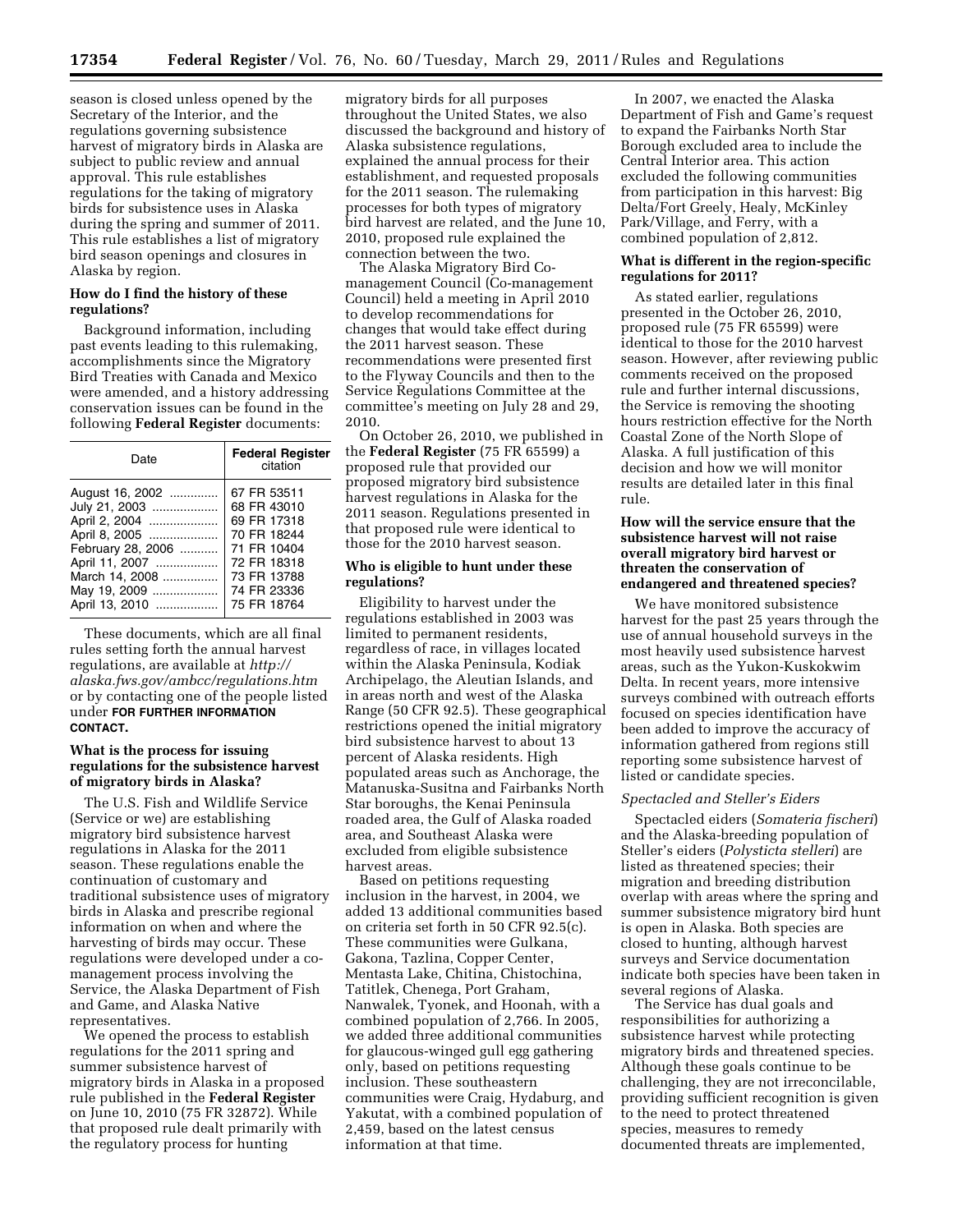and the subsistence community and other conservation partners commit to working together. With these dual goals in mind, the Service, working with partners, developed measures in 2009 to further reduce the potential for shooting mortality or injury of closed species. These conservation measures included: (1) Increased waterfowl hunter outreach and community awareness partnering with the North Slope Migratory Bird Task Force; (2) continued enforcement of the migratory bird regulations that are protective of listed eiders; and (3) inseason Service verification of the harvest to detect Steller's eider mortality.

This rule continues to focus on the North Slope from Barrow through Point Hope because Steller's eiders from the listed Alaska breeding population are known to breed and migrate there. These regulations were designed to address several ongoing eider management needs by clarifying for subsistence users that (1) service law enforcement personnel have authority to verify species of birds possessed by hunters, and (2) it is illegal to possess any bird closed to harvest. It also describes how the Service's existing authority of emergency closure would be implemented, if necessary, to protect Steller's eiders. We are willing to discuss many of the regulations with our partners on the North Slope to ensure the regulations protect closed species as well as provide subsistence hunters an opportunity to harvest migratory birds in a way that maintains the culture and traditional harvest of the community. The regulations pertaining to bag checks and possession of illegal birds are deemed necessary to verify compliance with not harvesting protected eider species.

As for the shooting hours restriction, this regulation is similar to one in the State of Alaska's fall regulations, which take effect on September 1 each year. The goal of the shooting hours restrictions is to minimize the risk of inadvertent shooting of closed species when light levels are low and misidentification is more likely. The Service believes this regulation adds some level of conservation benefit for protected eiders. However, our comanagement partners over the past couple of years have pointed out correctly that no Steller's eiders have been documented as taken during periods of low or no adequate light, and that the Service was addressing a nonproblem with the shooting hours restrictions. It has been suggested that this action may be actually counterproductive to developing

community understanding and support for conservation of Steller's eiders.

The Service is aware and appreciates the considerable efforts by North Slope partners to raise awareness and educate hunters on Steller's eider conservation via the bird fair, meetings, radio shows, signs, school visits, and one-on-one contacts since 2008. We also recognize that no listed eiders have been documented shot in that last 2 years, although we note that Steller's eiders did not have a significant breeding population in the Barrow area during this period. Also the Service acknowledges progress made with the other eider conservation measures including partnering with the North Slope Migratory Bird Task Force for increased waterfowl hunter awareness, continued enforcement of the regulations, and in-season verification of the harvest. At this time, the Service is removing the shooting hours restriction during subsistence harvest on the North Slope to foster moving forward with a stronger co-management approach to Steller's eider conservation. However, if evidence is gathered in the future indicating that shooting during times of low or no light is resulting in protected eider species being taken, then a return to the shooting hours restrictions will have to be considered. We plan to work closely with the North Slope Migratory Bird Task Force to develop and implement a harvest monitoring program that will verify that closed species are not being taken during the period when shooting hours would have been in effect. This monitoring program would be implemented starting this coming harvest season. Our primary strategy to reduce the threat of shooting mortality of threatened eiders continues to be working with North Slope partners to conduct education, outreach, and harvest monitoring, followed when necessary by law enforcement. In addition, the emergency closure authority provides another level of assurance if an unexpected amount of Steller's eider shooting mortality occurs (50 CFR 92.21 and 50 CFR 92.32).

In-season harvest monitoring information will be used to evaluate the efficacy of regulations, conservation measures, and outreach efforts. In 2009 and 2010, no Steller's eider harvest was reported on the North Slope, and no Steller's eiders were found shot during in-season verification of the subsistence harvest. However, 2009 was a nonnesting year for Steller's eiders on the North Slope, and in 2010, only one active nest was found in the Barrow area. Based on these relative successes, the 2010 conservation measures will

also be continued, although there will be some modification of the amount of effort and emphasis each will receive. Specifically, local communities have continued to develop greater responsibility for taking actions to ensure Steller's and spectacled eider conservation and recovery; and based on last year's observations, local hunters have demonstrated greater compliance with hunting regulations, so the Service's Office of Law Enforcement does not plan on maintaining a continuous presence in Barrow this season.

The longstanding general emergency closure provision at 50 CFR 92.21 specifies that the harvest may be closed or temporarily suspended upon finding that a continuation of the regulation allowing the harvest would pose an imminent threat to the conservation of any migratory bird population. With regard to Steller's eiders, the regulation at 50 CFR 92.32, carried over from the past 2 years, would clarify that we will take action under 50 CFR 92.21 as is necessary to prevent further take of Steller's eiders, and that action could include temporary or long-term closures of the harvest in all or a portion of the geographic area open to harvest. If mortality of threatened eiders occurs, we will evaluate each mortality event by criteria such as cause, quantity, sex, age, location, and date. We will consult with the Co-management Council when we are considering an emergency closure. If we determine that an emergency closure is necessary, we will design it to minimize its impact on the subsistence harvest.

# *Yellow-Billed Loon and Kittlitz's Murrelet*

Yellow-billed loon (*Gavia adamsii*) and Kittlitz's murrelet (*Brachyramphus brevirostris*) are candidate species for listing under the Endangered Species Act of 1973, as amended (16 U.S.C. 1531 *et seq.*). Their migration and breeding distribution overlaps with where the spring and summer migratory bird hunt is open in Alaska. Both species are closed to hunting, and there is no evidence Kittlitz's murrelets are harvested. On the other hand, harvest surveys have indicated that harvest of yellow-billed loons on the North Slope and St. Lawrence Island does occur. Most of the yellow-billed loons reported harvested on the North Slope were found to be entangled loons salvaged from subsistence fishing nets as described below. The Service will continue outreach efforts in both areas in 2011, engaging partners to improve harvest estimates and decrease take of yellow-billed loons.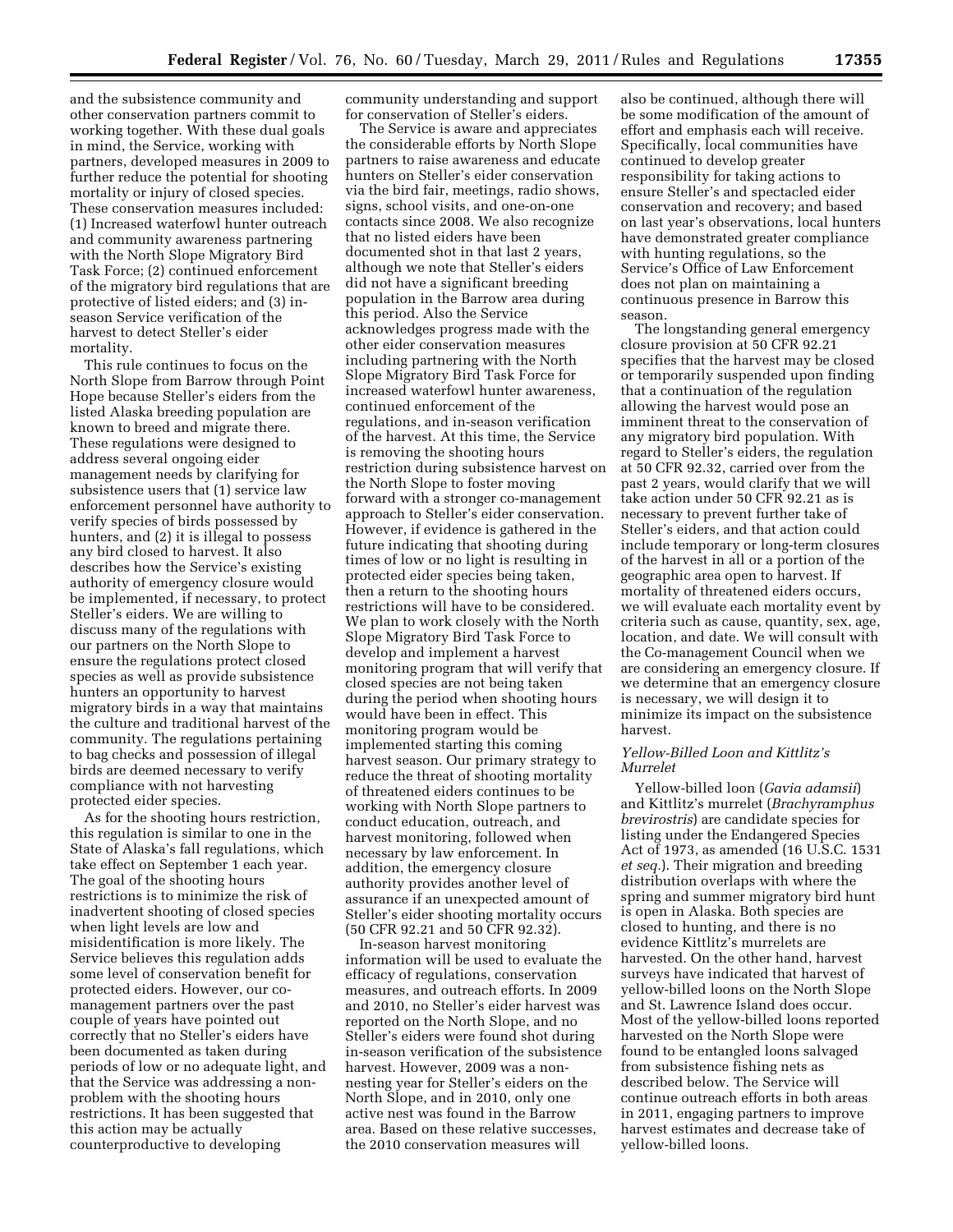Consistent with the request of the North Slope Borough Fish and Game Management Committee and the recommendation of the Co-management Council, this final rule would continue into 2011 the provisions originally established in 2005 to allow subsistence use of yellow-billed loons (*Gavia adamsii*) inadvertently entangled in subsistence fishing (gill) nets on the North Slope. Yellow-billed loons are culturally important to the Inupiat Eskimo of the North Slope for use in traditional dance regalia. A maximum of 20 yellow-billed loons may be kept if found entangled in fishing nets in 2011 under this provision. This provision does not authorize intentional harvest of yellow-billed loons, but allows use of those loons inadvertently entangled during normal subsistence fishing activities. Service support of this proposal is contingent upon the North Slope Region representative collaborating with the Service and Comanagement Council provide a scientifically defensible estimate of yellow-billed loons inadvertently entangled by North Slope subsistence fishers and kept for use during the 2011 season. Additional information is needed relative to species and number of loons entangled in subsistence nets, distribution across the North Slope Region, age of birds entangled (adult vs. young-of-year), status of loons when found entangled, and dates of capture. These data will allow the Service to better assess the potential effects of subsistence fishing on this species. Currently, individual reporting to the North Slope Borough Department of Wildlife is required by the end of each season. In 2009, two yellow-billed loons were reported entangled and found dead in fishing nets, while two others were released from fishing nets by the North Slope Borough staff.

### **Endangered Species Act Consideration**

Section 7 of the Endangered Species Act (16 U.S.C. 1536) requires the Secretary of the Interior to "review other programs administered by him and utilize such programs in furtherance of the purposes of the Act'' and to ''insure that any action authorized, funded, or carried out \* \* \* is not likely to jeopardize the continued existence of any endangered species or threatened species or result in the destruction or adverse modification of [critical] habitat \* \* \*.'' We conducted an intra-agency consultation with the Fairbanks Fish and Wildlife Field Office on this harvest as it will be managed in accordance with this final rule and the conservation measures. The consultation was completed with a biological opinion

dated March 23, 2011, that concluded the final rule and conservation measures are not likely to jeopardize the continued existence of Steller's eider, spectacled eider, yellow-billed loon, or Kittlitz's murrelet, or result in the destruction or adverse modification of designated critical habitat for Steller's eider or spectacled eider.

### **Summary of Public Involvement**

On October 26, 2010, we published in the **Federal Register** a proposed rule (75 FR 65599) to establish spring and summer migratory bird subsistence harvest regulations in Alaska for the 2011 subsistence season. The proposed rule provided for a public comment period of 60 days. We posted an announcement of the comment period dates for the proposed rule, as well as the rule itself and related historical documents, on the Co-management Council's Internet homepage. We issued a press release announcing our request for public comments and the pertinent deadlines for such comments, which was faxed to the media Statewide. Additionally, all documents were available on *[http://www.regulations.gov.](http://www.regulations.gov)*  The Service received two comments, both from organizations.

### **Response to Public Comments**

#### *General Comments*

*Comment:* We received one comment on the operations of the Service Regulation Committee (SRC) in making regulatory decisions. The commenter stated that during the last 2 years the SRC has met behind closed doors and decided to reject both the recommendations of the Flyway Council and the Co-management Council for the North Slope eider regulations, creating a lack of transparency.

*Service Response:* The SRC meetings are public meetings, and the process allows for input from the four North American Flyway Councils and the Comanagement Council to provide additional information on their recommendations. The SRC, the Service, and the Department then have to consider all sides and issues before making decisions in counsel with technical staff. The SRC strives to make the best decisions to ensure the longterm conservation of the resource in compliance with mandates imposed by law.

# *Law Enforcement*

*Comment:* One commenter stated that efforts to promote cultural sensitivity with the Service's law enforcement actions seem to have had little success. The commenter added that interactions

between local hunters and law enforcement agents continue to generate angry reactions.

*Service Response:* For several years, the Service's Office of Law Enforcement and Divisions of Endangered Species and Migratory Bird Management have worked with many groups and individuals in the greater North Slope area, and Barrow specifically, to provide information on the regulatory requirements and enforcement of the regulations. This last year our approach focused on significant outreach efforts, including public meetings, radio talk show opportunities, posted fliers, and brochures followed by a reduced reliance on enforcement actions and law enforcement presence. The Service and its partners continue to take part in these activities in an effort to increase hunter awareness and to promote cultural sensitivity from our law enforcement officers, especially when they are interacting with hunters. Based on last year's observations, the Service expects hunter compliance with the regulations to continue and does not plan on having a continuous presence in Barrow this season.

### *Comments on Original Region-Specific Regulations*

*Comment:* One commenter requested that criteria be written to provide guidance as to when the North Slope could see a return to pre-2009 regulations. More specifically the commenter would like these criteria to include Barrow's outreach efforts and the lack of intentional shooting since 2008. The commenter was further concerned that the criteria should not include a requirement for the Steller's eider population to increase before the regulations could be reversed. A second commenter asked that the Service not implement shooting hour regulations on the North Slope unless hunters understand and support the concept.

*Service Response:* The commenters seem to be defining "success" as a return to the 2008 regulations, which did not have any additional eider conservation regulations on the North Slope. Our definition of success for the North Slope subsistence harvest includes: (1) Continued opportunity for subsistence hunting on the North Slope; (2) compliance with the regulations, including no harvest or possession of closed species and adherence to the closed season; and (3) no use of lead shot. We are willing to discuss the regulations with our partners on the North Slope to ensure the regulations protect closed species as well as provide subsistence hunters an opportunity to harvest migratory birds in a way that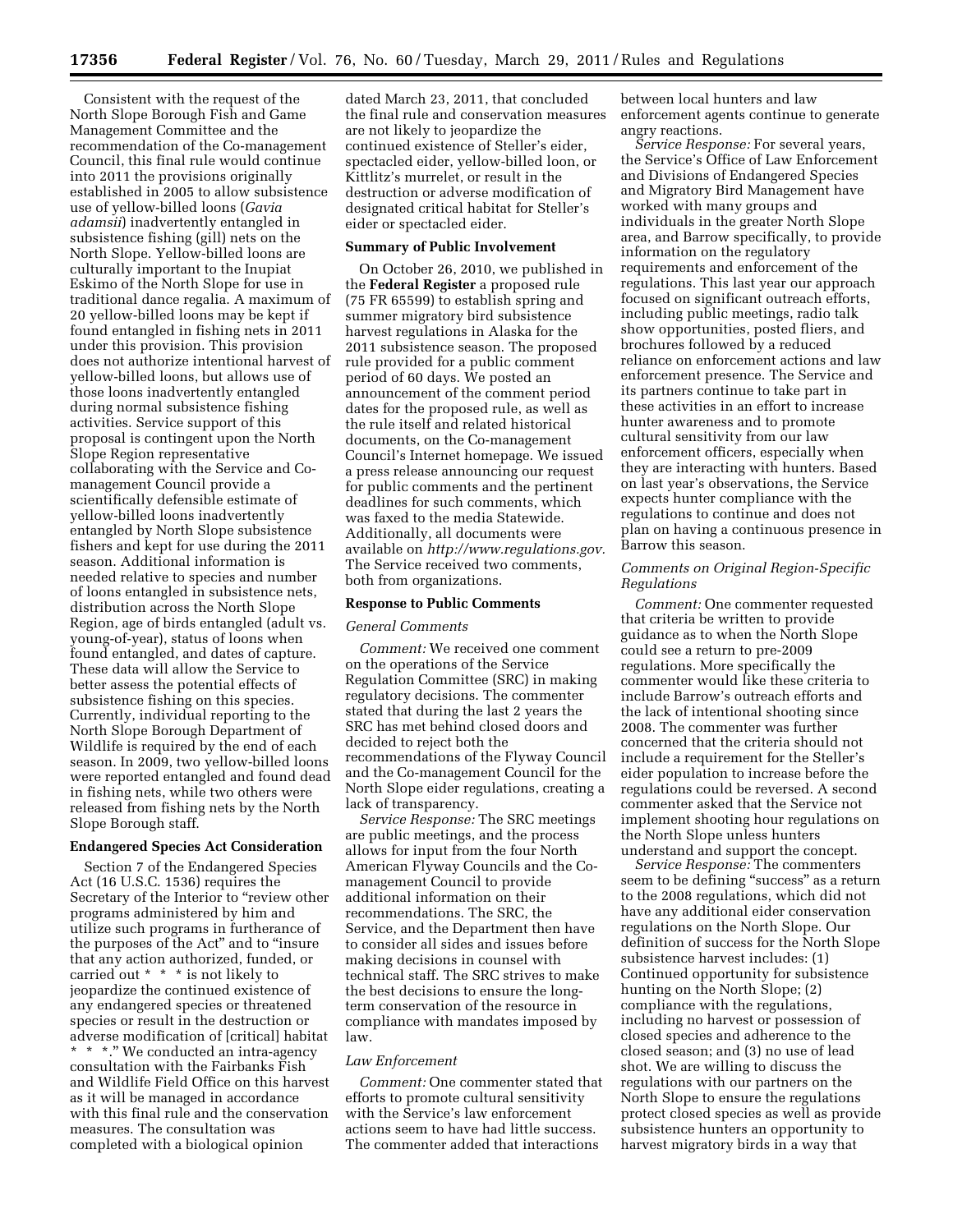maintains the cultural and traditional lifestyle they have enjoyed for centuries. However, whatever regulatory changes are made, we must point out that to ensure success and verify compliance, the regulations pertaining to bag checks and possession of illegal birds will remain in place.

As for the shooting hours restrictions, this regulation is similar to one in the State of Alaska's fall hunt regulations, which take effect on September 1 each year. The goal of restricting shooting hours was to minimize the risk of inadvertent shooting of closed species when light levels are low and misidentification is more likely. However, commenters over the past couple of years have correctly pointed out that no Steller's eiders were ever documented as taken during periods of low or no adequate light, and that the Service was solving a non-problem with the shooting hours restrictions. It has been suggested that this action may be counterproductive to developing community understanding and support for conservation of Steller's eiders.

The Service is aware of and appreciates the considerable efforts by North Slope partners to raise awareness and educate hunters on Steller's eider conservation via the bird fair, meetings, radio shows, signs, school visits, and one-on-one contacts since 2008. We also recognize that no listed eiders have been documented shot in that last 2 years, although we note that Steller's eiders did not have a significant breeding population in the Barrow area during this period. At this time, the Service is willing to remove the shooting hours restriction during subsistence harvest on the North Slope to foster moving forward with a stronger co-management approach to Steller's eider conservation. However, if evidence is gathered in the future indicating that shooting during times of low or no light is resulting in protected eider species being taken, then a return to the shooting hours restrictions will have to be considered. It is the Service's intention to work closely with the North Slope Migratory Bird Task Force to develop and implement a program that will verify that closed species are not being taken during the period when shooting hours would have been in effect. This monitoring program would be implemented starting this coming harvest season.

*Comment:* One commenter asked that the Service continue using the provisions in 50 CFR 92.31(g)(4) (originally established in 2005) to allow subsistence use of yellow-billed loons inadvertently entangled in subsistence fishing nets on the North Slope. Yellow-

billed loons remain an important part of the Inupiaq culture. Another commenter requested that yellow-billed loon regulations not be contingent upon a completed revision of the harvest survey in 2011.

*Service Response:* We are currently working with the State, the North Slope Borough, and the Co-management Council to develop a stronger harvest survey design for the North Slope. We are retaining the yellow-billed loon provision for the North Slope for the 2011 season, allowing for the use of yellow-billed loons inadvertently entangled in subsistence fishing nets on the North Slope.

#### **Statutory Authority**

We derive our authority to issue these regulations from the Migratory Bird Treaty Act of 1918, 16 U.S.C. 712(1), which authorizes the Secretary of the Interior, in accordance with the treaties with Canada, Mexico, Japan, and Russia, to ''issue such regulations as may be necessary to assure that the taking of migratory birds and the collection of their eggs, by the indigenous inhabitants of the State of Alaska, shall be permitted for their own nutritional and other essential needs, as determined by the Secretary of the Interior, during seasons established so as to provide for the preservation and maintenance of stocks of migratory birds.''

#### **Required Determinations**

#### *Regulatory Planning and Review (Executive Order 12866)*

The Office of Management and Budget (OMB) has determined that this rule is not significant and has not reviewed this rule under Executive Order 12866 (E.O. 12866). OMB bases its determination upon the following four criteria:

(a) Whether the rule will have an annual effect of \$100 million or more on the economy or adversely affect an economic sector, productivity, jobs, the environment, or other units of the government.

(b) Whether the rule will create inconsistencies with other Federal agencies' actions.

(c) Whether the rule will materially affect entitlements, grants, user fees, loan programs, or the rights and obligations of their recipients.

(d) Whether the rule raises novel legal or policy issues.

### *Regulatory Flexibility Act*

The Department of the Interior certifies that this rule will not have a significant economic impact on a substantial number of small entities as

defined under the Regulatory Flexibility Act (5 U.S.C. 601 *et seq.*). An initial regulatory flexibility analysis is not required. Accordingly, a Small Entity Compliance Guide is not required. The rule legalizes a pre-existing subsistence activity, and the resources harvested will be consumed by the harvesters or persons within their local community.

# *Small Business Regulatory Enforcement Fairness Act*

This rule is not a major rule under 5 U.S.C. 804(2), the Small Business Regulatory Enforcement Fairness Act. This rule:

(a) Will not have an annual effect on the economy of \$100 million or more. It will legalize and regulate a traditional subsistence activity. It will not result in a substantial increase in subsistence harvest or a significant change in harvesting patterns. The commodities being regulated under this rule are migratory birds. This rule deals with legalizing the subsistence harvest of migratory birds and, as such, does not involve commodities traded in the marketplace. A small economic benefit from this rule derives from the sale of equipment and ammunition to carry out subsistence hunting. Most, if not all, businesses that sell hunting equipment in rural Alaska would qualify as small businesses. We have no reason to believe that this rule will lead to a disproportionate distribution of benefits.

(b) Will not cause a major increase in costs or prices for consumers; individual industries; Federal, State, or local government agencies; or geographic regions. This rule does not deal with traded commodities and, therefore, does not have an impact on prices for consumers.

(c) Does not have significant adverse effects on competition, employment, investment, productivity, innovation, or the ability of U.S.-based enterprises to compete with foreign-based enterprises. This rule deals with the harvesting of wildlife for personal consumption. It does not regulate the marketplace in any way to generate effects on the economy or the ability of businesses to compete.

#### *Unfunded Mandates Reform Act*

We have determined and certified under the Unfunded Mandates Reform Act (2 U.S.C. 1501 *et seq.*) that this rule will not impose a cost of \$100 million or more in any given year on local, State, or tribal governments or private entities. The rule does not have a significant or unique effect on State, local, or tribal governments or the private sector. A statement containing the information required by the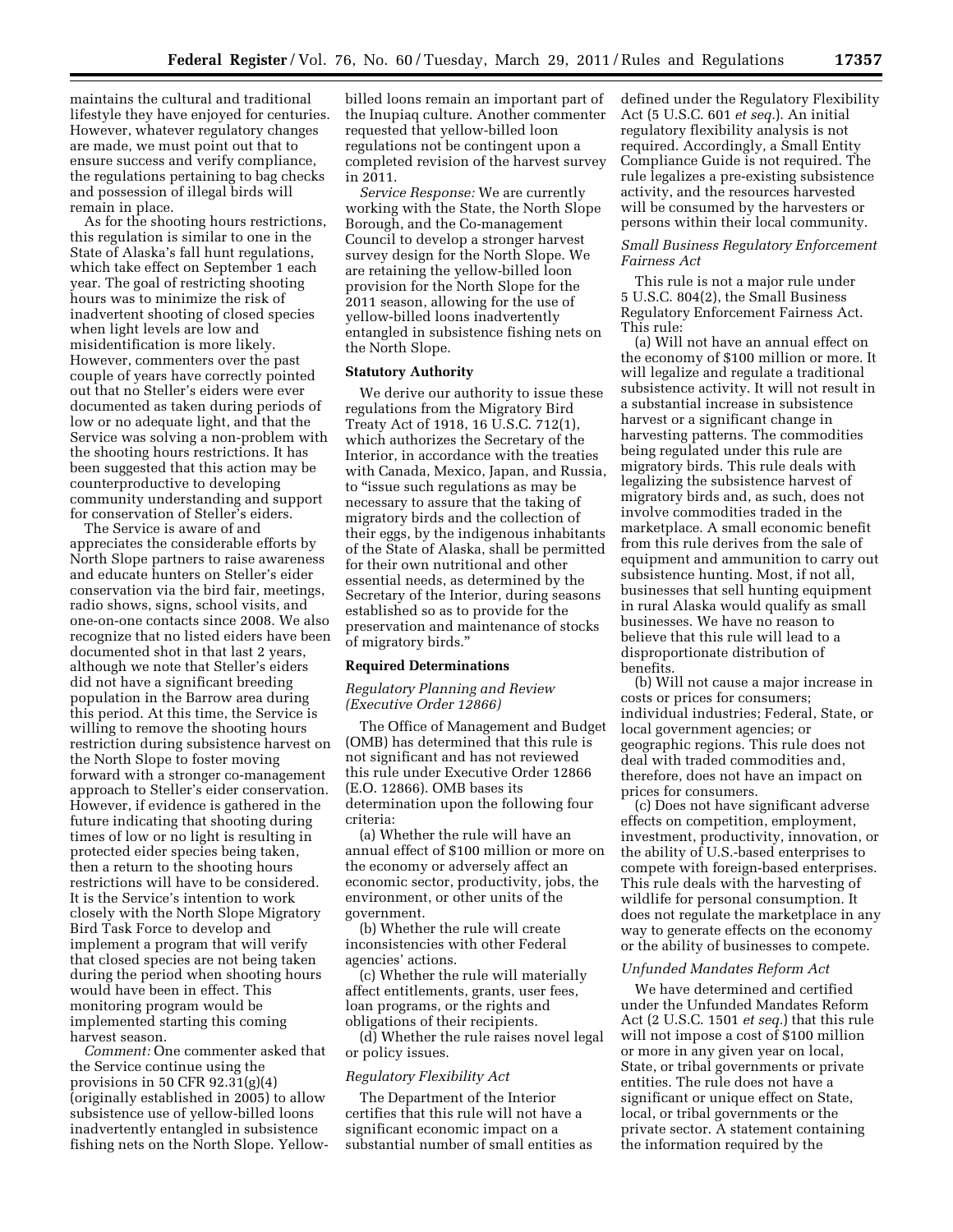Unfunded Mandates Reform Act is not required. Participation on regional management bodies and the Comanagement Council will require travel expenses for some Alaska Native organizations and local governments. In addition, they will assume some expenses related to coordinating involvement of village councils in the regulatory process. Total coordination and travel expenses for all Alaska Native organizations are estimated to be less than \$300,000 per year. In a Notice of Decision (65 FR 16405; March 28, 2000), we identified 12 partner organizations (Alaska Native nonprofits and local governments) to administer the regional programs. The Alaska Department of Fish and Game will also incur expenses for travel to Comanagement Council and regional management body meetings. In addition, the State of Alaska will be required to provide technical staff support to each of the regional management bodies and to the Comanagement Council. Expenses for the State's involvement may exceed \$100,000 per year, but should not exceed \$150,000 per year. When funding permits, we make annual grant agreements available to the partner organizations and the Alaska Department of Fish and Game to help offset their expenses.

# *Takings (Executive Order 12630)*

Under the criteria in Executive Order 12630, this rule does not have significant takings implications. This rule is not specific to particular land ownership, but applies to the harvesting of migratory bird resources throughout Alaska. A takings implication assessment is not required.

### *Federalism (Executive Order 13132)*

Under the criteria in Executive Order 13132, this rule does not have sufficient federalism implications to warrant the preparation of a Federalism Assessment. We discuss effects of this rule on the State of Alaska in the Unfunded Mandates Reform Act section above. We worked with the State of Alaska to develop these regulations. Therefore, a Federalism Assessment is not required.

### *Civil Justice Reform (Executive Order 12988)*

The Department, in promulgating this rule, has determined that it will not unduly burden the judicial system and that it meets the requirements of sections 3(a) and 3(b)(2) of Executive Order 12988.

### *Government-to-Government Relations With Native American Tribal Governments*

In keeping with the spirit of the President's memorandum of April 29, 1994, ''Government-to-Government Relations With Native American Tribal Governments'' (59 FR 22951), and Executive Order 13175 (65 FR 67249; November 6, 2000), concerning consultation and coordination with Indian Tribal Governments, we implemented the amended treaty with Canada with a focus on local involvement. The treaty calls for the creation of management bodies to ensure an effective and meaningful role for Alaska's indigenous inhabitants in the conservation of migratory birds. According to the Letter of Submittal, management bodies are to include Alaska Native, Federal, and State of Alaska representatives as equals. They will develop recommendations for among other things: Seasons and bag limits, methods and means of take, law enforcement policies, population and harvest monitoring, education program, research and use of traditional knowledge, and habitat protection. The management bodies will involve village councils to the maximum extent possible in all aspects of management. To ensure maximum input at the village level, we required each of the 11 participating regions to create regional management bodies consisting of at least one representative from the participating villages. The regional management bodies meet twice annually to review and/or submit proposals to the statewide body.

The rule will legally recognize the subsistence harvest of migratory birds and their eggs for indigenous inhabitants including tribal members. In 1998, we began a public involvement process to determine how to structure management bodies in order to provide the most effective and efficient involvement of subsistence users. We began by publishing in the **Federal Register** stating that we intended to establish management bodies to implement the spring and summer subsistence harvest (63 FR 49707, September 17, 1998). We held meetings with the Alaska Department of Fish and Game and the Native Migratory Bird Working Group to provide information regarding the amended treaties and to listen to the needs of subsistence users. The Native Migratory Bird Working Group was a consortium of Alaska Natives formed by the Rural Alaska Community Action Program to represent Alaska Native subsistence hunters of migratory birds during the treaty

negotiations. We held forums in Nome, Kotzebue, Fort Yukon, Allakaket, Naknek, Bethel, Dillingham, Barrow, and Copper Center. We led additional briefings and discussions at the annual meeting of the Association of Village Council Presidents in Hooper Bay and for the Central Council of Tlingit & Haida Indian Tribes in Juneau.

On March 28, 2000, we published in the **Federal Register** (65 FR 16405) a Notice of Decision entitled, ''Establishment of Management Bodies in Alaska To Develop Recommendations Related to the Spring/Summer Subsistence Harvest of Migratory Birds.'' This notice described the way in which management bodies would be established and organized. Based on the wide range of views expressed on the options document, the decision incorporated key aspects of two of the modules. The decision established one Statewide management body consisting of 1 Federal member, 1 State member, and 7–12 Alaska Native members, with all components serving as equals.

#### *Paperwork Reduction Act*

This rule has been examined under the Paperwork Reduction Act of 1995 (44 U.S.C. 3501 *et seq.*) and does not contain any new collections of information that require Office of Management and Budget approval. OMB has approved our collection of information associated with the voluntary annual household surveys used to determine levels of subsistence take. The OMB control number is 1018– 0124, which expires April 30, 2013. An agency may not conduct or sponsor and a person is not required to respond to a collection of information unless it displays a currently valid OMB control number.

### *National Environmental Policy Act (42 U.S.C. 4321 et seq.) Consideration*

The annual regulations and options were considered in the environmental assessment, ''Managing Migratory Bird Subsistence Hunting in Alaska: Hunting Regulations for the 2011 Spring/ Summer Harvest,'' October 18, 2010. Copies are available from the person listed under **FOR FURTHER INFORMATION CONTACT** or at *[http://](http://www.regulations.gov) [www.regulations.gov.](http://www.regulations.gov)* 

# *Energy Supply, Distribution, or Use (Executive Order 13211)*

Executive Order 13211 requires agencies to prepare Statements of Energy Effects when undertaking certain actions. This is not a significant regulatory action under this Executive Order; it would allow only for traditional subsistence harvest and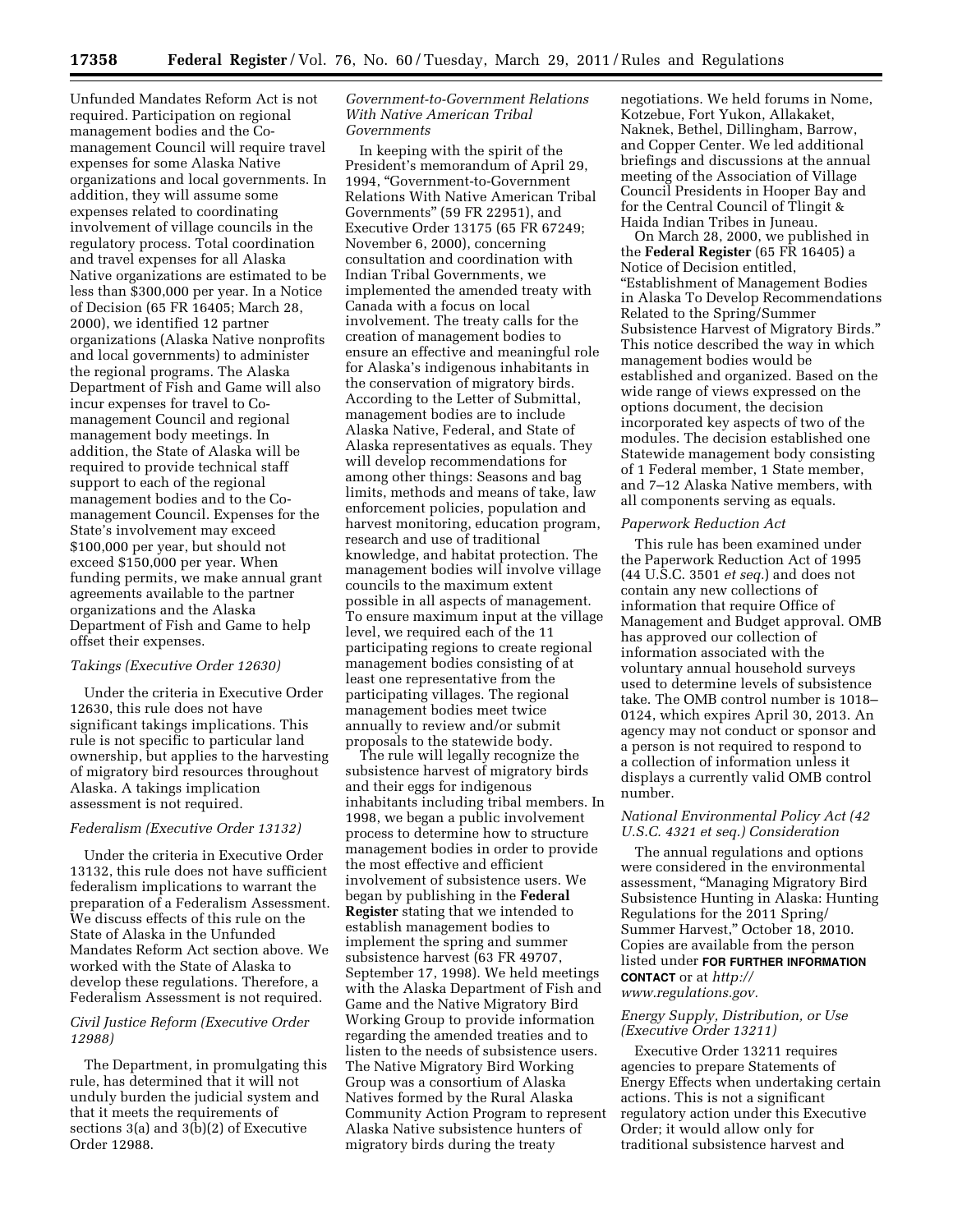would improve conservation of migratory birds by allowing effective regulation of this harvest. Further, this rule is not expected to significantly affect energy supplies, distribution, or use. Therefore, this action is not a significant energy action under Executive Order 13211, and no Statement of Energy Effects is required.

# **List of Subjects in 50 CFR Part 92**

Exports, Hunting, Imports, Reporting and recordkeeping requirements, Subsistence, Treaties, Wildlife.

For the reasons set out in the preamble, we amend title 50, chapter I, subchapter G, of the Code of Federal Regulations as follows:

## **PART 92—MIGRATORY BIRD SUBSISTENCE HARVEST IN ALASKA**

■ 1. The authority citation for part 92 continues to read as follows:

**Authority:** 16 U.S.C. 703–712.

# **Subpart D—Annual Regulations Governing Subsistence Harvest**

■ 2. In subpart D, add § 92.31 to read as follows:

#### **§ 92.31 Region-specific regulations.**

The 2011 season dates for the eligible subsistence harvest areas are as follows:

(a) *Aleutian/Pribilof Islands Region.* 

(1) Northern Unit (Pribilof Islands):

(i) Season: April 2–June 30.

(ii) Closure: July 1–August 31.

(2) Central Unit (Aleut Region's eastern boundary on the Alaska Peninsula westward to and including Unalaska Island):

(i) Season: April 2–June 15 and July 16–August 31.

(ii) Closure: June 16–July 15.

(iii) Special Black Brant Season Closure: August 16–August 31, only in Izembek and Moffet lagoons.

(iv) Special Tundra Swan Closure: All hunting and egg gathering closed in units 9(D) and 10.

(3) Western Unit (Umnak Island west to and including Attu Island):

(i) Season: April 2–July 15 and August 16–August 31.

(ii) Closure: July 16–August 15.

(b) *Yukon/Kuskokwim Delta Region.* 

(1) Season: April 2–August 31.

(2) Closure: 30-day closure dates to be announced by the Service's Alaska Regional Director or his designee, after consultation with local subsistence users, field biologists, and the Association of Village Council President's Waterfowl Conservation Committee. This 30-day period will occur between June 1 and August 15 of each year. A press release announcing

the actual closure dates will be forwarded to regional newspapers and radio and television stations and posted in village post offices and stores.

(3) Special Black Brant and Cackling Goose Season Hunting Closure: From the period when egg laying begins until young birds are fledged. Closure dates to be announced by the Service's Alaska Regional Director or his designee, after consultation with field biologists and the Association of Village Council President's Waterfowl Conservation Committee. A press release announcing the actual closure dates will be forwarded to regional newspapers and radio and television stations and posted in village post offices and stores.

(c) *Bristol Bay Region.* 

(1) Season: April 2–June 14 and July 16–August 31 (general season); April 2– July 15 for seabird egg gathering only.

(2) Closure: June 15–July 15 (general season); July 16–August 31 (seabird egg gathering).

(d) *Bering Strait/Norton Sound Region.* 

(1) Stebbins/St. Michael Area (Point Romanof to Canal Point):

(i) Season: April 15–June 14 and July 16–August 31.

(ii) Closure: June 15–July 15.

(2) Remainder of the region:

(i) Season: April 2–June 14 and July 16–August 31 for waterfowl; April 2– July 19 and August 21–August 31 for all other birds.

(ii) Closure: June 15–July 15 for waterfowl; July 20–August 20 for all other birds.

(e) *Kodiak Archipelago Region,* except for the Kodiak Island roaded area, which is closed to the harvesting of migratory birds and their eggs. The closed area consists of all lands and waters (including exposed tidelands) east of a line extending from Crag Point in the north to the west end of Saltery Cove in the south and all lands and water south of a line extending from Termination Point along the north side of Cascade Lake extending to Anton Larson Bay. Waters adjacent to the closed area are closed to harvest within 500 feet from the water's edge. The offshore islands are open to harvest.

(1) Season: April 2–June 30 and July 31–August 31 for seabirds; April 2–June 20 and July 22–August 31 for all other birds.

(2) Closure: July 1–July 30 for seabirds; June 21–July 21 for all other birds.

(f) *Northwest Arctic Region.*  (1) Season: April 2–June 9 and August 15–August 31 (hunting in general); waterfowl egg gathering May 20–June 9 only; seabird egg gathering May 20–July 12 only; hunting molting/non-nesting waterfowl July 1–July 31 only.

(2) Closure: June 10–August 14, except for the taking of seabird eggs and molting/non-nesting waterfowl as provided in paragraph (f)(1) of this section.

(g) *North Slope Region.* 

(1) Southern Unit (Southwestern North Slope regional boundary east to Peard Bay, everything west of the longitude line 158°30′ W and south of the latitude line 70°45′ N to the west bank of the Ikpikpuk River, and everything south of the latitude line 69°45′ N between the west bank of the Ikpikpuk River to the east bank of Sagavinirktok River):

(i) Season: April 2–June 29 and July 30–August 31 for seabirds; April 2–June 19 and July 20–August 31 for all other birds.

(ii) Closure: June 30–July 29 for seabirds; June 20–July 19 for all other birds.

(iii) Special Black Brant Hunting Opening: From June 20–July 5. The open area would consist of the coastline, from mean high water line outward to include open water, from Nokotlek Point east to longitude line 158°30′ W. This includes Peard Bay, Kugrua Bay, and Wainwright Inlet, but not the Kuk and Kugrua river drainages.

(2) Northern Unit (At Peard Bay, everything east of the longitude line 158°30′ W and north of the latitude line 70°45′ N to west bank of the Ikpikpuk River, and everything north of the latitude line 69°45′ N between the west bank of the Ikpikpuk River to the east bank of Sagavinirktok River):

(i) Season: April 6–June 6 and July 7– August 31 for king and common eiders; April 2–June 15 and July 16–August 31 for all other birds.

(ii) Closure: June 7–July 6 for king and common eiders; June 16–July 15 for all other birds.

(3) Eastern Unit (East of eastern bank of the Sagavanirktok River):

(i) Season: April 2–June 19 and July 20–August 31.

(ii) Closure: June 20–July 19.

(4) All Units: yellow-billed loons. Annually, up to 20 yellow-billed loons total for the region may be inadvertently entangled in subsistence fishing nets in the North Slope Region and kept for subsistence use.

(5) North Coastal Zone (Cape Thompson north to Point Hope and east along the Arctic Ocean coastline around Point Barrow to Ross Point, including Iko Bay, and 5 miles inland).

(i) No person may at any time, by any means, or in any manner, possess or have in custody any migratory bird or part thereof, taken in violation of subpart C and D of this part.